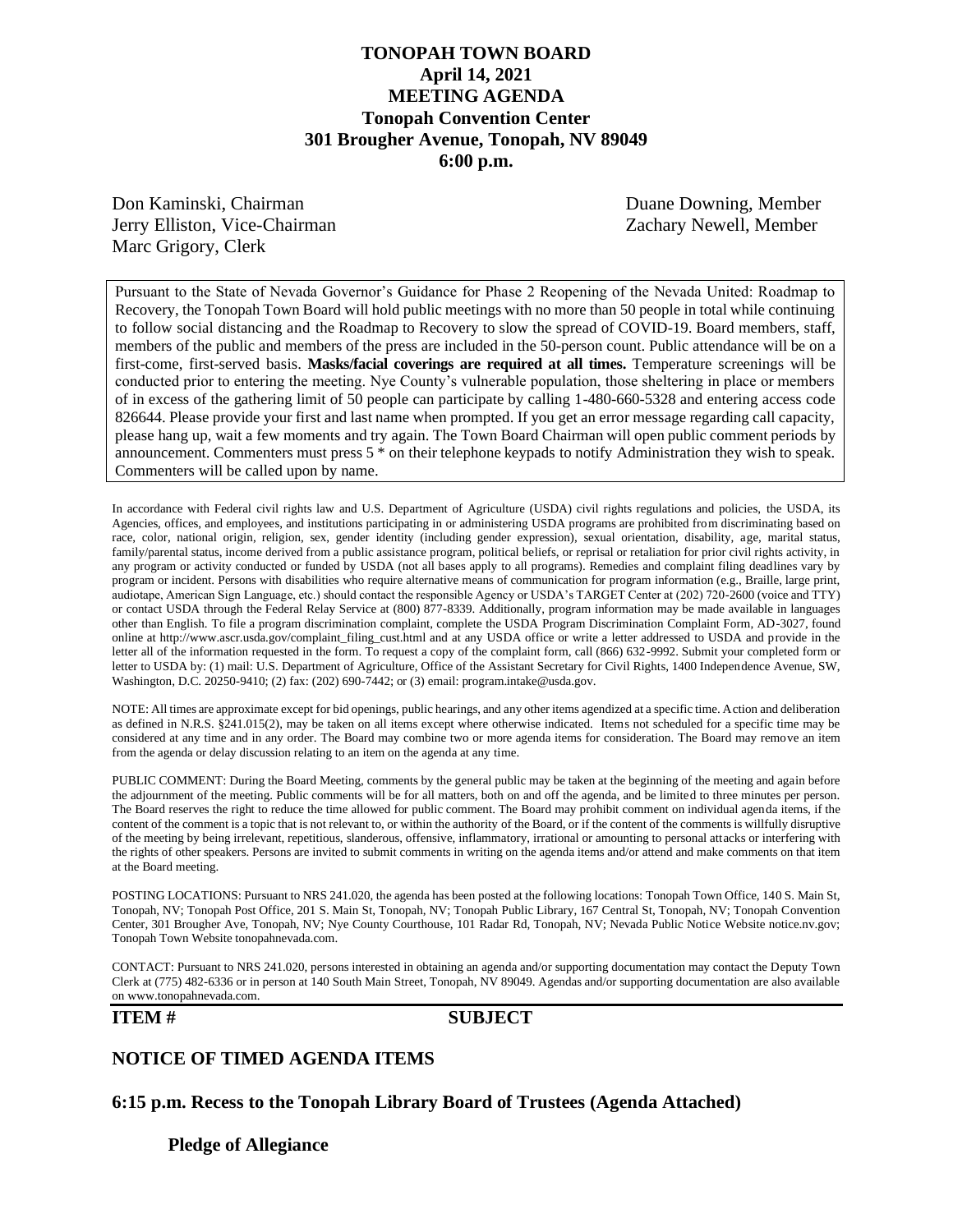- 1. Public Comment Three minute time limit per person for matters both on and off the agenda. No action will be taken by the Board.
- 2. For Possible Action Approval of the Agenda for the Tonopah Town Board Meeting held this day, April 14, 2021.
- 3. Town Board Member's, Department Manager's, Nye County Commissioner's and Tonopah Main Street Comments This item is limited to announcements and/or topics/issues proposed for future meetings / workshops.
- 4. [For Possible Action](https://www.tonopahnevada.com/agendas/backup-2021/4-14-2021-item-4.pdf) Discussion, deliberation, and possible decision to allow usage of Joe Friel Sports Complex to Best in the Desert on May 21, 2021 for the Hare and Hound Motorcycle Race tech inspection. (Petitioner: Megan Phillips or Jeff Phillips of Best in the Desert)
- 5. [For Possible Action](https://www.tonopahnevada.com/agendas/backup-2021/4-14-2021-item-5.pdf) Discussion, deliberation, and possible action to award the contract for the Union Plaza Mural and Public Art Project to Josh Scheuerman for a total project cost not to exceed \$7,000. (Petitioner: Tourism & Events Coordinator Kat Galli)
- 
- 6. [For Possible Action](https://www.tonopahnevada.com/agendas/backup-2021/4-14-2021-item-6.pdf) Discussion, deliberation, and possible action to
	- a) Allow all businesses to be listed on tonopahnevada.com free of charge.
	- b) Allow Tonopah businesses to be listed on tonopahnevada.com free of charge and only charge the \$25 advertising fee for businesses outside of Tonopah.

(Petitioner: Tourism & Events Coordinator Kat Galli)

7. [For Possible Action](https://www.tonopahnevada.com/agendas/backup-2021/4-14-2021-item-7.pdf) Discussion, deliberation, and possible action to amend the Convention Center rates to include the bar use as part of the large room, medium room or entire site rental fees.

(Petitioner: Tourism & Events Coordinator Kat Galli)

- 8. [For Possible Action](https://www.tonopahnevada.com/agendas/backup-2021/4-14-2021-item-8.pdf) Discussion, deliberation, and possible decision to waive room tax collection late payment fees and penalties that were recently assessed and invoiced on February 25, 2021 by the Nye County Treasurer's Office for room tax collections received during the months of February 2020 through November 2020, with no prior indication to hotel owners that these payments were received late and thus subject to penalties. (Petitioner: Administrative Manager Chris Mulkerns)
- 9. [For Possible Action](https://www.tonopahnevada.com/agendas/backup-2021/4-14-2021-item-9.pdf) Discussion, deliberation, and possible action to set the date, time and place of public hearing to approve and adopt the final budget of the Town of Tonopah/Tonopah Public Utilities for fiscal year 2021/2022. (Petitioner: Administrative Manager Chris Mulkerns & Utility Manager Joe Westerlund)
- 10. For Possible Action Discussion, deliberation, and possible action to approve the Tonopah Volunteer Fire Department PSST Spending Plan for FY 2021/2022. (Petitioner: Tonopah Volunteer Fire Department)
- 11. For Presentation Only Presentation of Nye County Sheriff's Department PSST Spending Plan for FY 2021/2022. (Petitioner: Nye County Sheriff's Office)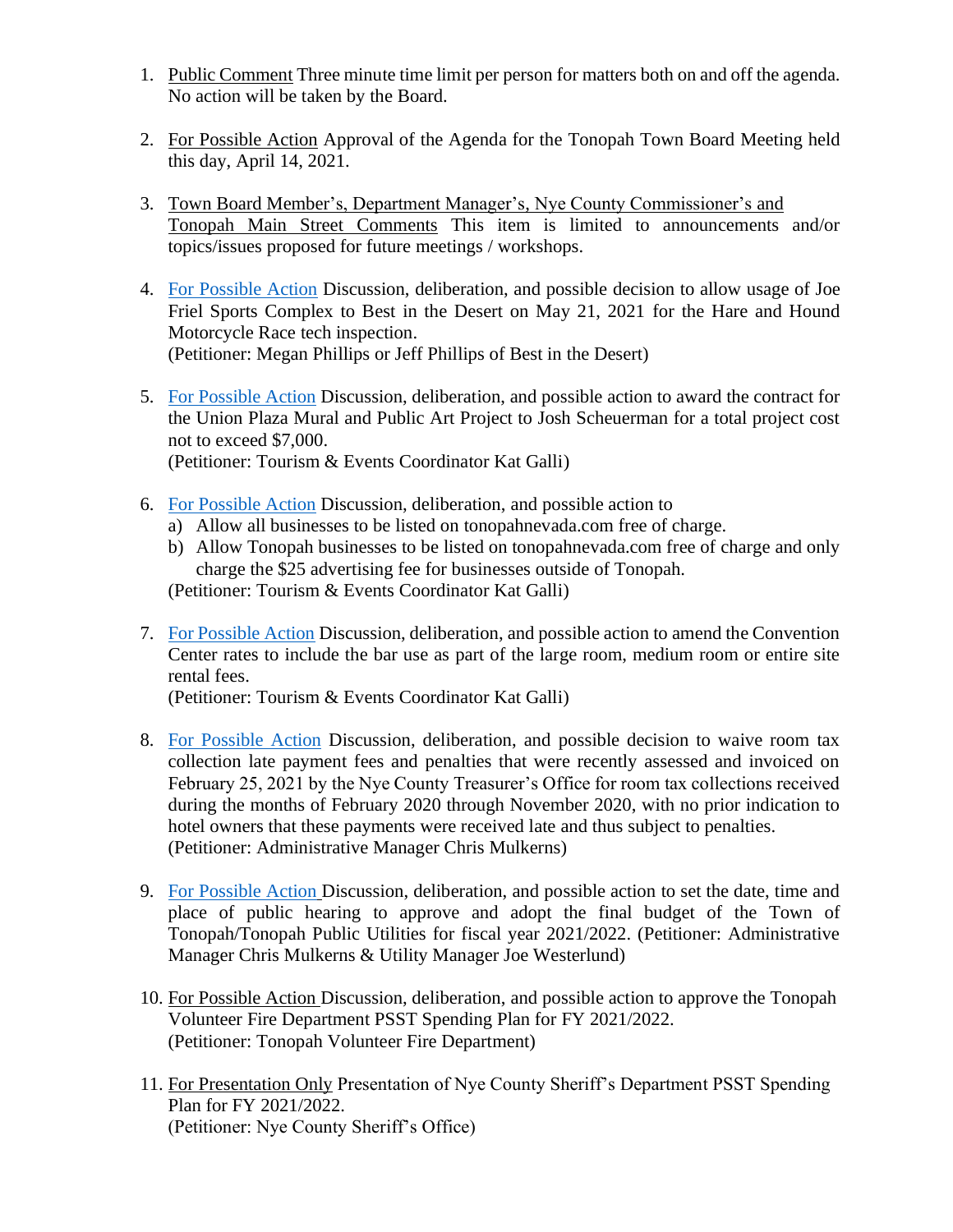- 12. For Possible Action Discussion, deliberation, and possible action to approve the Nye County Sheriff's Department PSST Spending Plan for FY 2021/2022. (Petitioner: Nye County Sheriff's Office)
- 13. For Possible Action Discussion, deliberation, and possible action to approve the following transfers as seen and read in parts A and B:
	- A) a transfer of funds from Town Admin Contracts to Town Capital Projects in the amount of \$70,000.

B) a transfer-in of funds from the general fund to the capital projects fund in the amount of \$70,000 for fiscal year 2020/2021.

The transfer-in was originally approved for the fiscal year 2019/2020 budget. (Petitioner: Deputy Town Clerk Jennifer Mills)

- 14. [For Possible Action](https://www.tonopahnevada.com/agendas/backup-2021/4-14-2021-item-14-resolution.pdf) Discussion, deliberation and possible decision to adopt, amend and adopt, or reject Tonopah Town Resolution No. 2021-04: A resolution to augment the fiscal year 2020/2021 budget of Tonopah Town's capital projects fund. (Petitioner: Deputy Town Clerk Jennifer Mills)
- 15. [For Possible Action](http://www.tonopahnevada.com/agendas/backup-2021/4-14-2021-item-15.pdf) Discussion, deliberation, and possible action to approve the Town of Tonopah FY 2021/2022 Tentative Budget to be filed with the Department of Taxation pursuant to NRS 354.596. (Petitioner: Administrative Manager Chris Mulkerns & Utility Manager Joe Westerlund)
- 16. For Possible Action Discussion, deliberation, and possible action on Department Budget Reports.
- 17. [For Possible Action](https://www.tonopahnevada.com/agendas/backup-2021/StaffReports-4-14-21.pdf) Discussion, deliberation, and possible action on Department Staff Reports:
	- a) Town Administration
	- b) Town Maintenance
	- c) Fire Department
	- d) Pool
	- e) Parks
	- f) Fairgrounds
	- g) Joe Friel Sports Complex
	- h) Tonopah Historic Mining Park
	- i) Convention Center
	- j) Tourism/Events, Room Tax
	- k) Capital Projects
	- l) Tonopah Public Utilities Water Fund: Administration, Operations, Distribution, Transmissions, Wells
	- m) Tonopah Public Utilities Sewer Fund: Administration, Operations, Treatment Plant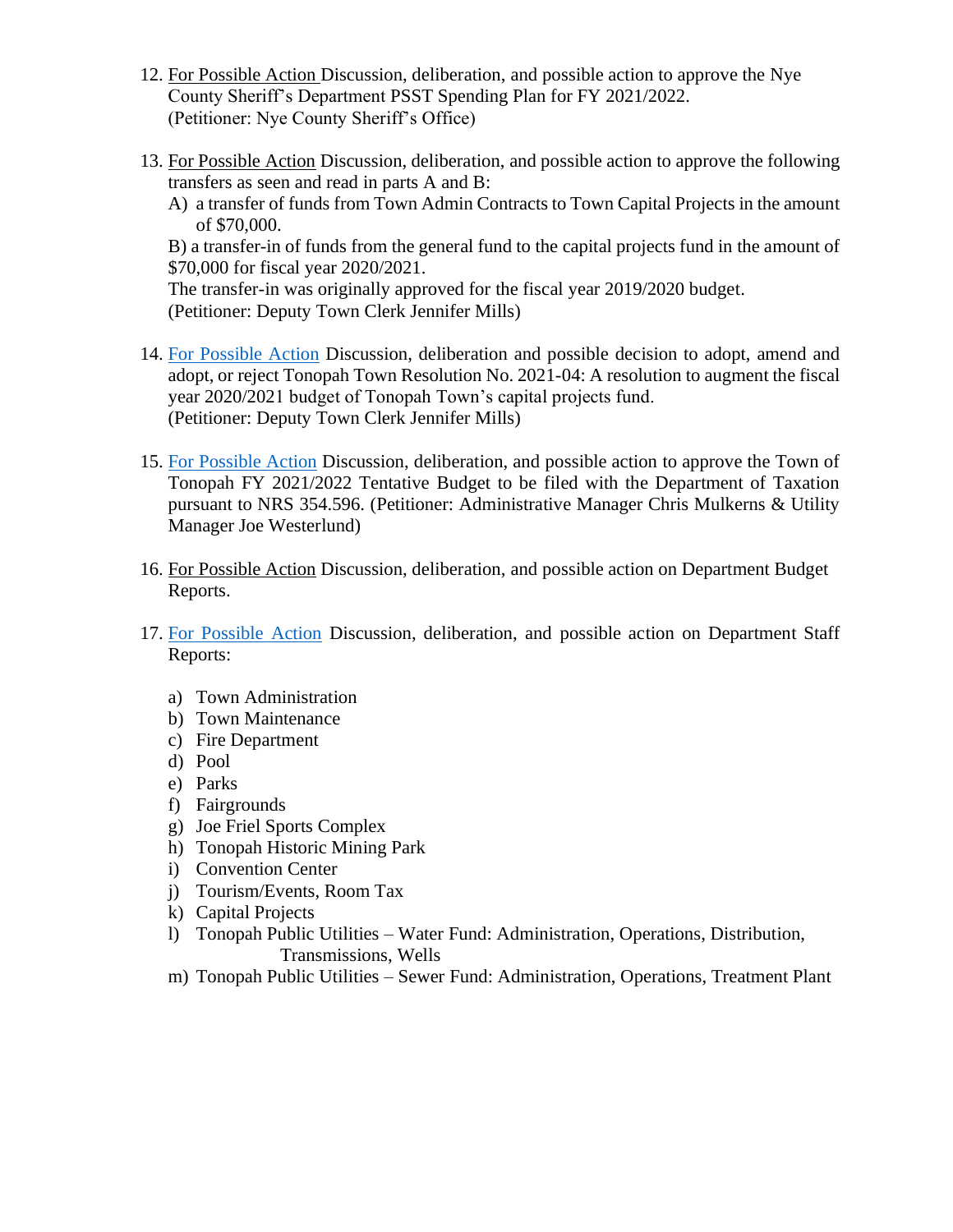- 18. Correspondence Review and discussion; no action will be taken.
- 19. For Possible Action Approval of vouchers for payment.
- 20. Public Comment Three minute time limit per person for matters both on and off the agenda. No action will be taken by the Board.
- 21. For Possible Action Adjourn.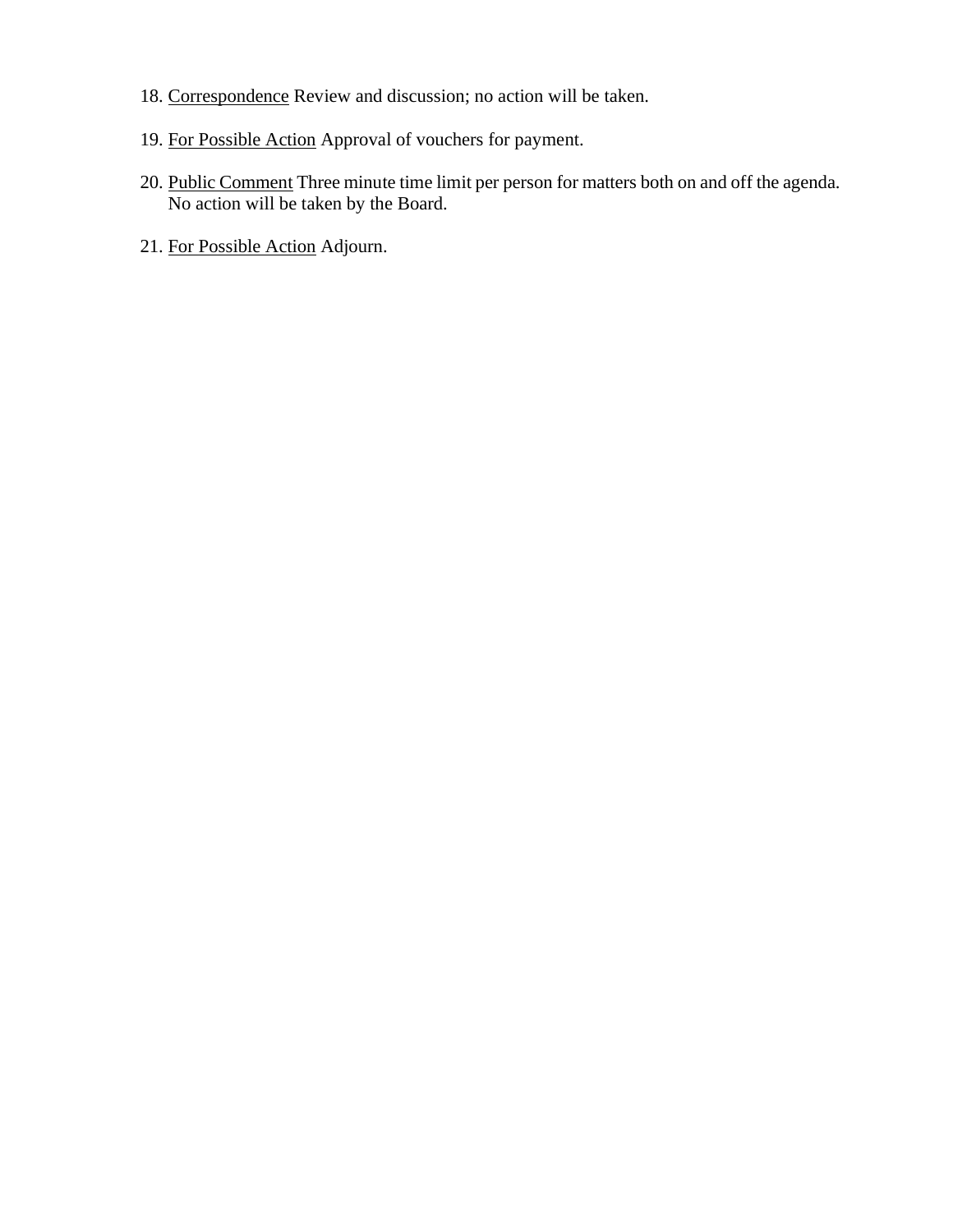## **TONOPAH LIBRARY DISTRICT BOARD OF TRUSTEES April 14, 2021 MEETING AGENDA Tonopah Convention Center 301 Brougher Avenue, Tonopah, NV 89049 6:15 p.m.**

Duane Downing, Chairman Jerry Elliston, Trustee Don Kaminski, Vice-Chairman Zachary Newell, Trustee Marc Grigory, Clerk

Pursuant to the State of Nevada Governor's Guidance for Phase 2 Reopening of the Nevada United: Roadmap to Recovery, the Tonopah Library District Board of Trustees will hold public meetings with no more than 50 people in total while continuing to follow social distancing and the Roadmap to Recovery to slow the spread of COVID-19. Board members, staff, members of the public and members of the press are included in the 50-person count. Public attendance will be on a first-come, first-served basis. Temperature screenings will be conducted prior to entering the meeting. **Masks/face coverings are required at all times.** Nye County's vulnerable population, those sheltering in place or members of in excess of the gathering limit of 50 people can participate by calling 1-480-660-5328 and entering access code 826644. Please provide your first and last name when prompted. If you get an error message regarding call capacity, please hang up, wait a few moments and try again. The Tonopah Library District Board of Trustees Chairman will open public comment periods by announcement. Commenters must press 5 \* on their telephone keypads to notify Administration they wish to speak. Commenters will be called upon by name.

In accordance with Federal civil rights law and U.S. Department of Agriculture (USDA) civil rights regulations and policies, the USDA, its Agencies, offices, and employees, and institutions participating in or administering USDA programs are prohibited from discriminating based on race, color, national origin, religion, sex, gender identity (including gender expression), sexual orientation, disability, age, marital status, family/parental status, income derived from a public assistance program, political beliefs, or reprisal or retaliation for prior civil rights activity, in any program or activity conducted or funded by USDA (not all bases apply to all programs). Remedies and complaint filing deadlines vary by program or incident. Persons with disabilities who require alternative means of communication for program information (e.g., Braille, large print, audiotape, American Sign Language, etc.) should contact the responsible Agency or USDA's TARGET Center at (202) 720-2600 (voice and TTY) or contact USDA through the Federal Relay Service at (800) 877-8339. Additionally, program information may be made available in languages other than English. To file a program discrimination complaint, complete the USDA Program Discrimination Complaint Form, AD-3027, found online at http://www.ascr.usda.gov/complaint\_filing\_cust.html and at any USDA office or write a letter addressed to USDA and provide in the letter all of the information requested in the form. To request a copy of the complaint form, call (866) 632-9992. Submit your completed form or letter to USDA by: (1) mail: U.S. Department of Agriculture, Office of the Assistant Secretary for Civil Rights, 1400 Independence Avenue, SW, Washington, D.C. 20250-9410; (2) fax: (202) 690-7442; or (3) email: program.intake@usda.gov.

NOTE: All times are approximate except for bid openings, public hearings, and any other items agendized at a specific time. Action and deliberation as defined in N.R.S. §241.015(2), may be taken on all items except where otherwise indicated. Items not scheduled for a specific time may be considered at any time and in any order. The Board may combine two or more agenda items for consideration. The Board may remove an item from the agenda or delay discussion relating to an item on the agenda at any time.

PUBLIC COMMENT: During the Board Meeting, comments by the general public may be taken at the beginning of the meeting and again before the adjournment of the meeting. Public comments will be for all matters, both on and off the agenda, and be limited to three minutes per person. The Board reserves the right to reduce the time allowed for public comment. The Board may prohibit comment on individual agenda items, if the content of the comment is a topic that is not relevant to, or within the authority of the Board, or if the content of the comments is willfully disruptive of the meeting by being irrelevant, repetitious, slanderous, offensive, inflammatory, irrational or amounting to personal attacks or interfering with the rights of other speakers. Persons are invited to submit comments in writing on the agenda items and/or attend and make comments on that item at the Board meeting.

POSTING LOCATIONS: Pursuant to NRS 241.020, the agenda has been posted at the following locations: Tonopah Town Office, 140 S. Main St, Tonopah, NV; Tonopah Post Office, 201 S. Main St, Tonopah, NV; Tonopah Public Library, 167 Central St, Tonopah, NV; Tonopah Convention Center, 301 Brougher Ave, Tonopah, NV; Nye County Courthouse, 101 Radar Rd, Tonopah, NV; Nevada Public Notice Website notice.nv.gov; Tonopah Town Website tonopahnevada.com.

CONTACT: Pursuant to NRS 241.020, persons interested in obtaining an agenda and/or supporting documentation may contact the Deputy Town Clerk at (775) 482-6336 or in person at 140 South Main Street, Tonopah, NV 89049. Agendas and/or supporting documentation are also available on www.tonopahnevada.com.